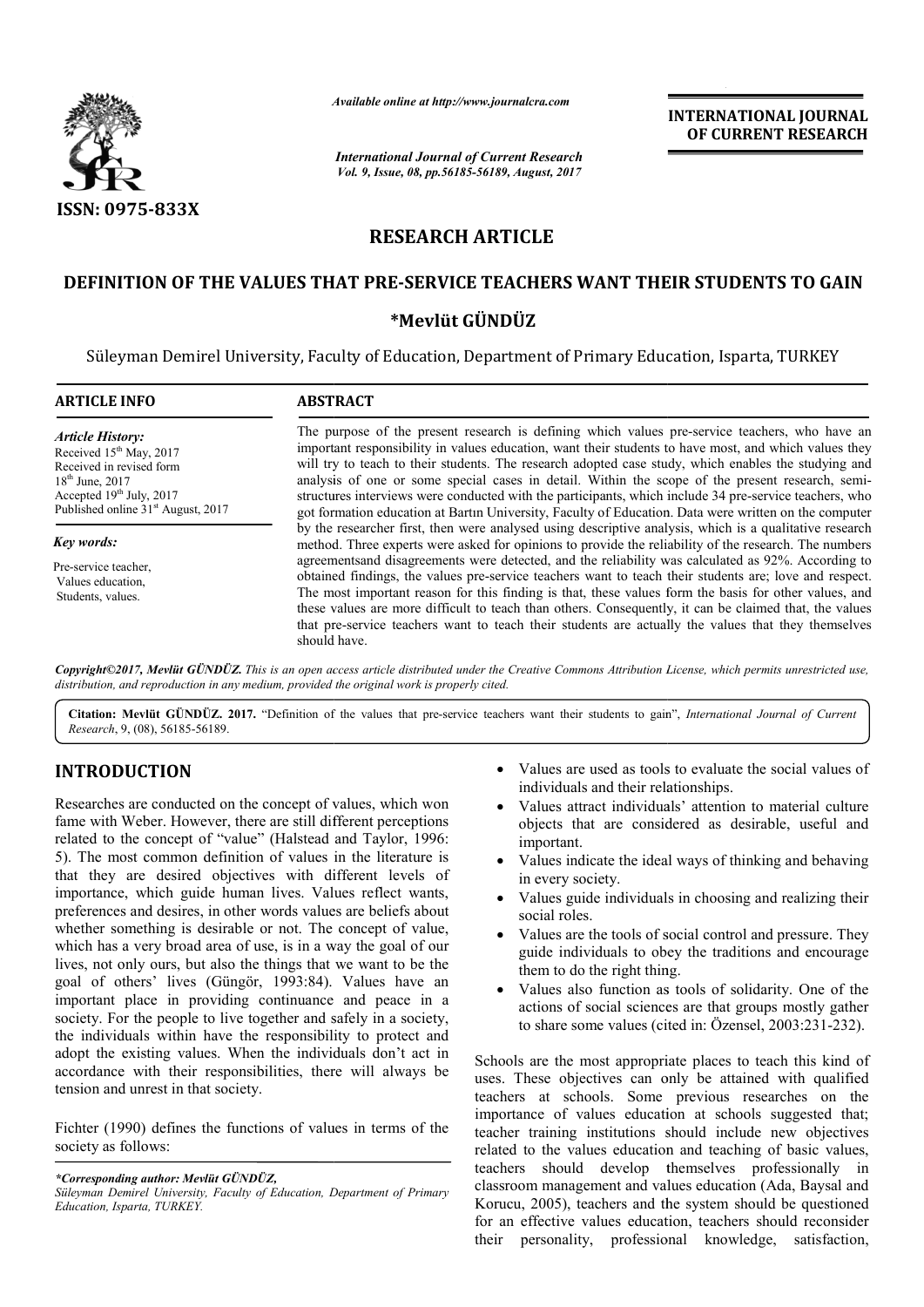relations, values, pedagogical quality and shortly the profession of teaching, more studies should be conducted on the subject point (Lovat, 2007), teachers should be at the centre of schools and the system in the follow-up of values education, and these should act in coordination (Bryk and Schneider, 2002), studies should be conducted on the teaching of values in the classroom, at school and in the society (Refshauge, 2004), and there is no better place than schools for an effective values education (Snook, 2007). Values education start at the family, but schools are important for the continuity of this education. However, "school is not a natural organization like a family but more a social organization formed to realize certain objectives (Akyüz, 1991:247). Even the children learn many roles and habits in their families, they can't complete their development in this environment, because, the children will enter various environments after their families, such as school, games and profession; and will continue their development in these environments. Additionally, schools are also responsible for making up for the missing or incorrect learning from the families. For this reason, school and teachers have great responsibilities (Akyüz, 1991:242). The most important point here is the raising of responsible individuals with good qualities (Tozlu, 1991:75).

Individuals try to maintain their lives in an environment formed with the values of themselves and others. Individuals may change their values with their interaction with their environment. School life has in important place in this process, because school life forms an important part of the process of gaining values. In addition, school is an area of experience and learning that is based on values (Turan and Aktan, 2008). The future of a society depends on well-raised individuals with good qualities. However, individuals cannot reach these qualities on their own. For this reason, providing every individual at school age with values and skills to help them present correct moral decisions and behaviours is inevitably among basic goals of schools. Accordingly, teachers have important roles at schools, which have an important place in establishing the basis of the personality of children. Teachers' value judgement, ideas, attitudes and behaviours can affect the children directly. Teachers take the place of parents at schools. Some children obey and listen to their teachers more than their parents. As teachers are that effective on the lives of children, they have certain responsibilities in values education and teaching their students some basic values. The purpose of the present research is defining which values pre-service teachers, who have an important responsibility in values education, want their students to have most, and which values they will try to teach to their students. The findings will be of guiding quality for the planning of values education in the future, and raise awareness in the society about the subject point.

# **MATERIALS AND METHODS**

## **Research Design**

The present research adopted case study method, which is a qualitative research method, and enables the studying and analysis of one of some special cases in detail. Case studies try to enable the studying of an existing case by establishing detailed causal relationships (Yıldırım, A. and Şimşek, H., 2008). Case study is defined as the study in which the researcher tries to examine a certain case or cases within a certain period of time. In a case study, the researchers obtained

detailed information using data collection tools (observation, interview, documents, reports) (Cresswell, 2007).

### **Work Group**

The present research was conducted with the participation of 34 pre-service teachers who got pedagogical formation training at Bartın University, Faculty of Education in 2015. Because the universe is too large, sampling was conducted, and purposive sampling method, which is a common sampling method for qualitative studies, was adopted accordingly. The main purpose of purposive sampling is gathering detailed information about the subject of the research in accordance with a certain goal (Maxwell, 1996). The participation was taken on voluntary basis, and the identities of the participants were kept confidential.

#### **Data collection and analysis**

All data of the present research were collected with "Semi-Structured Interview" form of open-ended questions, which was developed by the researcher. Due to certain levels of standard and flexibility at the same time, semi-structured interview technique is more appropriate for the studies on educational sciences (Ekiz, 2003). Related literature was reviewed before developing the form, and interview questions were prepared for pre-implementation in accordance with the obtained information. Then, pre-implementation was done on 10 people, and some questions were revised accordingly. During the semi-structured interviews, pre-service teachers were asked 2 questions in order to define the values they want to teach to their students. These questions are:

- What do you think are the most important values that students need to gain? Why?
- What kind of changes do you think will be in your students' lives when you teach them these values?

These interviews took 10-15 minutes, and were recorded by the researcher. As the interviews were recorded, they were numbered from 1 to 34, for an easier interpretation of findings. Then, 3 experts were asked for their opinions, to provide reliability. The numbers of agreements and disagreements were detected, and the reliability of the research were calculated using Miles and Huberman (1994) formula (Reliability  $=$ agreement / agreement + disagreement). In qualitative studies, 90% of agreement between the evaluations of experts and researchers, provides a desired level of reliability. The reliability of the present research was calculated as 92%. As for the validity, "Detailed reporting of the collected data, and the researcher's explanation of how the findings were obtained are considered as the important criteria for validity" (Yıldırım and Şimşek, 2008). Collected data were analysed in accordance with descriptive analysis approach. In the descriptive analysis, many direct quotations from the interviewed participants were presented in order to reflect their perspectives in a striking manner. The purpose of descriptive analysis is organizing and interpreting the obtained findings, and presenting these to the reader in content integrity. Accordingly, obtained data were described in a logical and comprehensible way first, then these descriptions were interpreted. As stated by Yıldırım and Şimşek (2008), descriptive analysis was conducted in four steps: creating a framework for data analysis based on the dimensions in the research questions and interview and/or observation;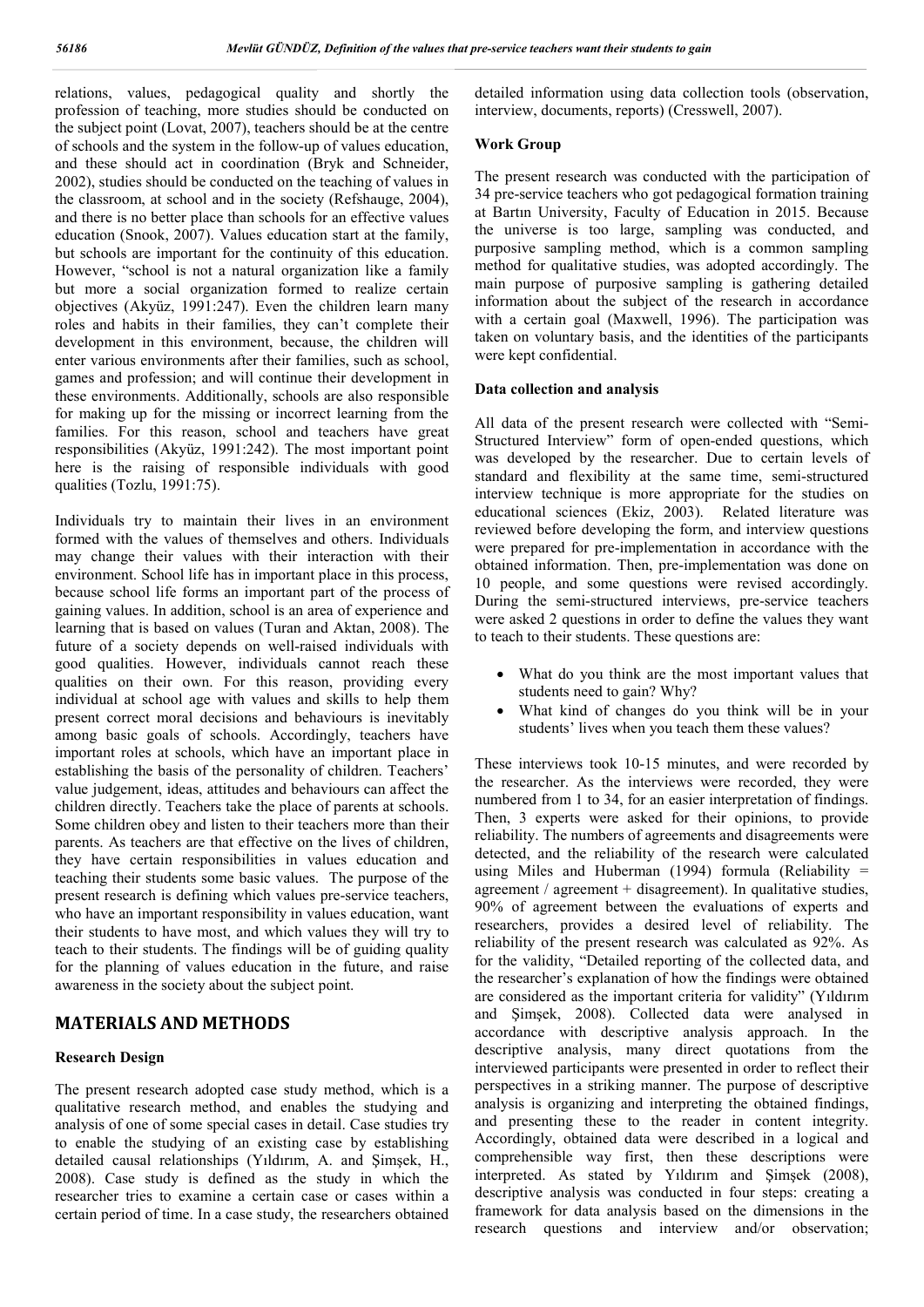processing the data in accordance with this framework and choosing the direct quotations to be used while writing the findings; defining the findings and organized data and supporting these with direct quotations where needed, and finally interpreting the findings and explaining the cause and effect relationships between the findings.

#### **Findings and Interpretation**

In the present research, which was based on interviews in order to define which values pre-service teachers want to teach their students, and why they attach importance to these values, first general opinions were presented, then interesting expressions were presented directly.

1<sup>st</sup> finding related to values that pre-service teachers want to teach to their students, obtained in accordance with their answers to the question "What do you think are the most important values that students need to gain? Why?":

**Table 1. The Values that Pre-service Teachers Want to Teach to their Students**

| Value              | Frequency |
|--------------------|-----------|
| Respect            | 8         |
| Love               | 8         |
| Responsibility     | 5         |
| Honesty            | 4         |
| Justice            | 3         |
| Trust              |           |
| Self-confidence    |           |
| Tolerance          |           |
| Empathy            |           |
| <b>Benevolence</b> |           |
| Ethics             |           |

According to Table 1, the values that most pre-service teachers want to teach their students are respect (n=8) and love (n=8). These values are followed by responsibility (n=5), honesty (n=4) and justice (n=3). Considering these values that preservice teachers want to teach their students, primarily respect and love, we can claim that these values are the most basic values that every individual should have. After all, these values were always included in the previous studies on values (Lickona,1991; Rokeach, 1973; Schwartz, 1992; Güngör, 1998; Kale, 2004; Ercan ,2001; Canatan ,2004; Acat and Aslan, 2012).

## *The idea of pre-service teacher K. U. related to respect value is as follows:*

"Respect is an essential value for all other values to be meaningful, for the interaction between individuals is effective, and for the world to be a liveable place. Where there is no respect, it is impossible to teach other values. For this reason, teaching students to respect first their families, then their teachers and finally their friends must be the priority of teachers at schools."

### *Ö.S's idea is as follows:*

"My idea is that, respect is the door to many values. The students, who have adopted the respect value, will gain other values (love, tolerance, modesty, etc.) naturally, because a person can love a respected one, will be tolerant and honest to them, and seeking love in a place without respect is meaningless."

Related to respect value M. K.: stated that "Respect is a must for a healthy society", E. D. said "Individuals should respect to themselves first", İ.A. said "Happiness will come along with respect", M.Y. said: "Values, such as love, compassion, humanity and friendship cannot exist without respect", and M. G.: stated that "Individuals, who are respectful in both their family relationships, and social process, can be beneficial for the society". Considering the perspectives of pre-service teachers of respect, we can understand that respect is required to gain other values and it forms the basis for other values. Respect is the spine that keeps the family and the society together. Where there is no respect, people cannot live together. Because human is a social being, they interact and will have to explain their ideas to others. After all, if the ideas, personality, knowledge, behaviours and attitudes of a person are not respected, that person will move away from that society. For this reason, respect within societies and intersocieties is important.

### *The expression of pre-service teacher A. T. related to love value is as follows:*

"Loving hearts don't get tough, the one who loves is always loved and respected. Let's have a look around, what do we and the people we value need? Love and friendship; friendships can only be established through love. The strongest bases are the ones founded with love. Even some may not be aware of this, and ignore their spiritual feelings only caring about materials, only correct way is always the way with justice and love in it. To feed our souls, we need these feelings. The hearts of the ones who don't care about these, go stone. Love is love everywhere, and great everywhere, but only when given to ones who deserve."

#### *H.T's statement is as follows:*

"In social terms, love can be defined as 'the most general value followed and adopted by the members of a society'. From this perspective, love presents itself as aesthetic, social, political, moral and religious values. But, beliefs play an important role in the basis of all values, especially love, because the most important of our beliefs is love and it shapes our personalities. People form their perspectives of the world in an integrity through love. Therefore, love means the philosophy of life, and the system of values."

Similarly, Y.S: stated that "If the students learn these values, it will be easier to learn the other", D.D.G. said: "Love can be won after some effort, because love grows with beauty, and all beauties can exist with efforts", A.Ö. said: "By teaching love, the foundations of many values can be formed among students", Ç.E. said: "Love is above all, babies grow with love, flowers live with love, and people care about everything they do when they do it with love", and A.G. stated that "Love is the food of the body and soul". Considering pre-service teachers' perspectives of love, we can conclude that love is considered as the locomotive of many values like respect. Love and respect are two values that form the basis of other values, and also feed each other. If people love somebody, they also respect them. That respect and love are the most important values for pre-service teachers, who have an important role in shaping the futures of societies, is very important in terms of the values heritage to be passed to next generations, because people will have difficulty in teaching the values they don't have or adopt.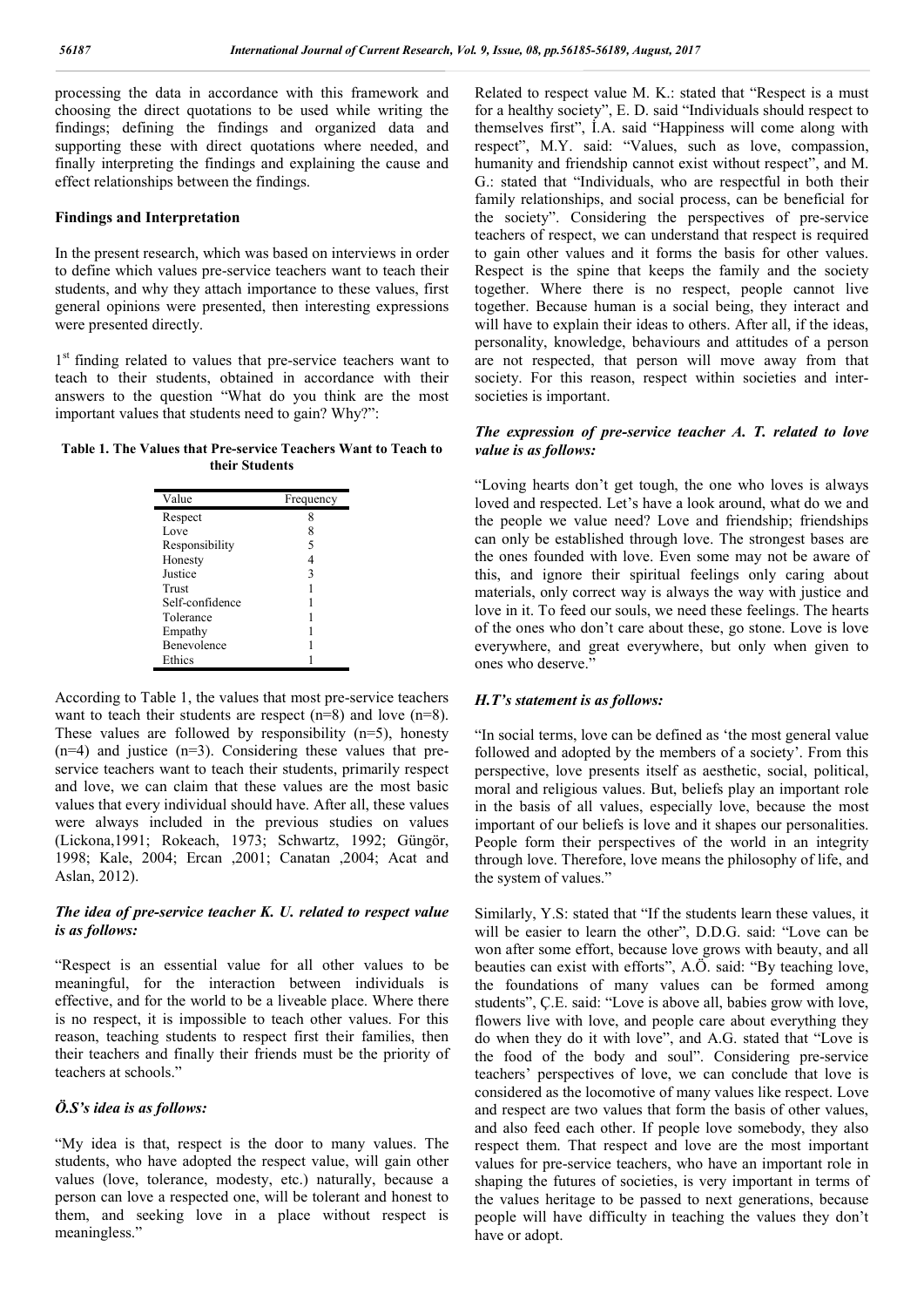## **2nd finding related to pre-service teachers' answers to the question "What kind of changes do you think will be in your students' lives when you teach them these values?":**

Pre-service teachers believe that, when they can teach their students the respect value "the society will live in peace" (Y.S.), "there will be an environment of peace" (M.K.), "the sense of agreement will increase" (Ö.S), "people will be happier" (I.A), "people will feel more valuable" (A.T.). Similarly, if they can teach love value, they believe that "people will be more positive" (D.D.G), "an environment of tolerance will be dominant" (K.U.), "social ethics will be better" (H.T), "people won't be evil-minded" (D.B) and "people will be more hopeful for the future" (F.C). After all, these two values involve the contributions of all other values to the society. In a society without love and respect, people will be both unhappy and selfish. As for the other values that preservice teachers want to teach their students, they stated that when their students have the sense of justice, honest individuals will be raised, they can distinguish between right and wrong, they will be just to humanity, and behave everyone equally (M.G). If the students have the sense of responsibility, they will be beneficial citizens for their country, they will complete their tasks correctly, they will be more successful in life and they will grow out to be qualified individuals (A.Ö).

When students are honest, they can live in a more peaceful society, people will be happier, the society will be healthier mentally, and there will an environment of respect and love (K.E), and if the students can be tolerant, they will be more understanding individuals, and tolerance can solve many social problems, people can live happily together if they tolerate each other (M.Ş). According to pre-service teachers, who participated in the present research, if they can raise benevolence among their students, the sense of sharing will develop, there will be awareness, and the students will gain the sense of togetherness (T.L); if their students can be selfconfident they will accept the existence of other people, and be able to stand on their own feet (A.O); and if the students can show empathy, they can understand each other, every body will respect to each other, prejudice will disappear, and people's point of views will change. A general evaluation of the changes that will occur if pre-service teachers can teach their students the above mentioned values indicates that, preservice teachers believe that if they can protect social values, people will be happier, there will be an environment of confidence, and people will value each other with a humanistic perspective (Gündüz, 2015). After all, societies can affect next generations through social values. Because values occur affectively, they have an important place in people's lives and every individual wants to transfer these values to next generation.

# **DISCUSSION AND CONCLUSION**

The following conclusions have been reached, in the light of the findings obtained from interviews conducted with 34 preservice teachers in order to define the values they want to teach their students:

Values affect each other, and at the same they are affected from each other. Values, such as respect, love, tolerance, benevolence cannot be considered separately (Şen, 2007:8-9). Values are the primary elements of cognitive constructions of the individuals. An upper level harmony between values in one

of the conditions of adaptation to environment. Therefore, there must be a consistency between the individuals' adaptation to society and the behaviours they exhibit (Özensel, 2003:228). Especially the values of love and respect are both the basis and the common point of other values. Without these two values, developing and teaching other values are very difficult. According to the findings obtained in the present research, pre-service teachers want to teach their students the values that can affect all human values and the ones that are the keystones of the society. These values are; love and respect notably, and responsibility, honesty and justice. These values are very important and irreplaceable for the society. The societies should be established on the basis of these values in order to be able to live together. Many researchers have included these values in their studies as they classified the values, and reported the importance of them (Lickona,1991; Rokeach, 1973; Schwartz, 1992; Güngör, 1998; Kale, 2004; Ercan, 2001; Canatan, 2004; Acat and Aslan, 2012).

The values of love and respect have en important place as they have profound meanings. People cannot do a job if they don't love it, they can't respect someone if they don't love them, and they can't help someone who they don't respect. On the contrary, people can have all the good feeling for the ones they love and respect. Students sometimes can be affected from their teachers at the school environment, and attach more value to them then their parents (Lovat, 2007). They can love their teachers more, and respect them more (Demirel, 2011). As teachers have such a strength, they can transform the classroom into a convenient environment for teaching love and respect values (Refshauge, 2004; Yarar and Tekbıyık, 2009).

Love and respect are values that exist in the nature of human beings and need stimulants to come to surface. People can bring these values to surface by interacting with others, and reflect them on their behaviours. On the other hand, if people are affected negatively from the people they interact with, these values can become blunt and disappear in time. These two basic values start to develop in the family (Aydın, 1993) and are shaped at school (Bryk and Schneider, 2002). If the teachers can work well on the basis formed in the family well to develop these values, the children can become individuals that fit into society. However, if the children get confused between the basic values given in the family and the values taught at school, they will become unhappy individuals and grow distant to social life. In this context, teachers have an important mission in teaching the values, and transferring the values to next generation (Snook, 2007; Turan and Aktan, 2008). Another important finding is that, pre-service should have the values they want to teach, themselves first (Gözütok, 1995; Gürkan, 1993; Mentiş Taş, 2004). A person cannot teach a value if they don't adopt or internalize it. Teachers have a strength to affect next generation, and it is important that they have the value they want to teach in terms of consistency. If a teacher doesn't respect and love their students, they cannot teach these values to their students, and even they can cause their students to loose these values. Therefore, the view of the world teachers have, and the values they adopted are of utmost importance for next generation. Consequently, the present research shows that, the primary values that pre-service teacher want to teach to their students are respect and love. These two values are the source and skeleton of many other values such as responsibility, honesty, and justice. We need to protect these two values, in order to raise healthy generations and transfer the basic values we have